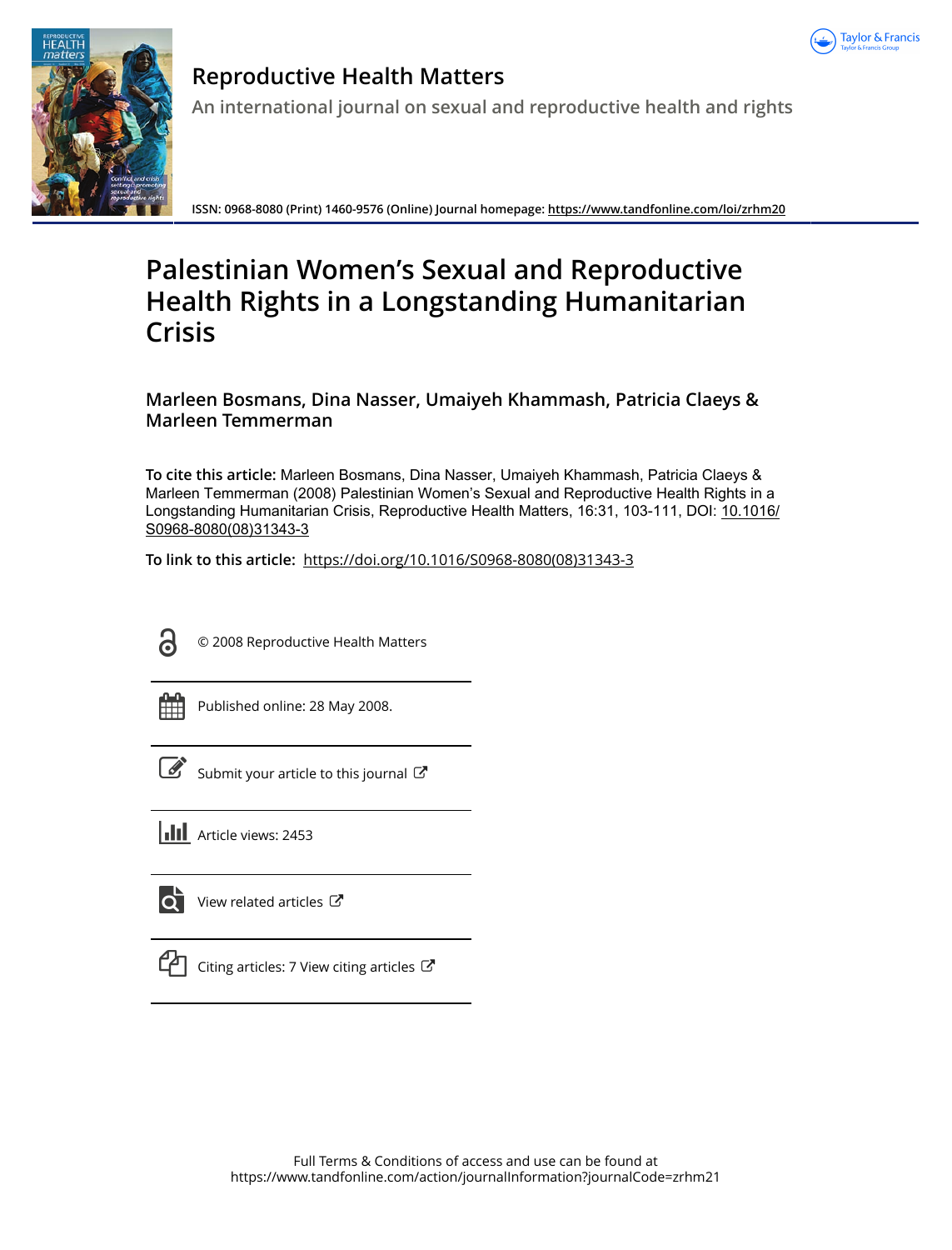



# Palestinian Women's Sexual and Reproductive Health Rights in a Longstanding Humanitarian Crisis

Marleen Bosmans,<sup>a</sup> Dina Nasser,<sup>b</sup> Umaiyeh Khammash,<sup>c</sup> Patricia Claeys,<sup>d</sup> Marleen Temmerman<sup>e</sup>

- a Political Scientist, International Centre for Reproductive Health, Ghent University, Gent, Belgium. E-mail: [marleen.bosmans@ugent.be](mailto:marleen.bosmans@ugent.be)
- b Health Advisor, Juzoor Foundation for Health & Social Development, Jerusalem
- c Director, UNRWA (UN Relief and Works Agency) Health Services in the West Bank, and Chairperson, Juzoor Foundation for Health & Social Development, Jerusalem
- d Scientific Coordinator, International Centre for Reproductive Health, Ghent University, Gent, Belgium
- e Director, International Centre for Reproductive Health, Ghent University, Gent, Belgium

Abstract: This paper results from a study conducted in the Occupied Palestinian Territory in September 2002 to test the usefulness of a quide for a comprehensive approach to sexual and reproductive health rights and needs of refugee women. In-depth interviews with key informants from 19 organisations and two focus group discussions were carried out in the West Bank and Gaza. Three refugee camps were visited as well as five health facilities. The findings revealed that severe restrictions on mobility had reduced access to health facilities for both staff and patients in a significant way. For pregnant women, this had resulted in decreased access to antenatal and post-natal care and an increasing number of home deliveries, induced deliveries and deliveries at military checkpoints. Lack of donor interest and withdrawal of donor support were mentioned as hampering the implementation of the National Reproductive Health Guidelines, and the sustainability and quality of existing sexual and reproductive health services. Family planning had become a politically sensitive issue, and there were indications of increased gender-based violence. Lack of access to reproductive health services was the most visible aspect of the impact of the conflict on women's sexual and reproductive health. Little attention is paid to the less visible evidence that women's reproductive rights have been subordinated to the political situation. ©2008 Reproductive Health Matters. All rights reserved.

Keywords: sexual and reproductive rights, humanitarian crisis, access to health, donors, Occupied Palestinian Territory

HIS paper results from a policy support research project on sexual and reproductive health and the rights of refugee women, commissioned by the Belgian Development HIS paper results from a policy support research project on sexual and reproductive health and the rights of refugee women, Cooperation. The basic assumption of the study was that sexual and reproductive rights should be promoted and protected at all times and in all circumstances, as defined in the ICPD Programme of Action.<sup>1</sup> One of the objectives of the study was the preparation of a guide for the development of sexual and reproductive health programmes for refugee women using a rights-based approach. The guide was first tested in the Occupied Palestinian Territory. The aim of this paper is to highlight that the complexity of the Israeli– Palestinian conflict is seriously affecting the sexual and reproductive rights of both refugee and non-refugee women in the West Bank and Gaza.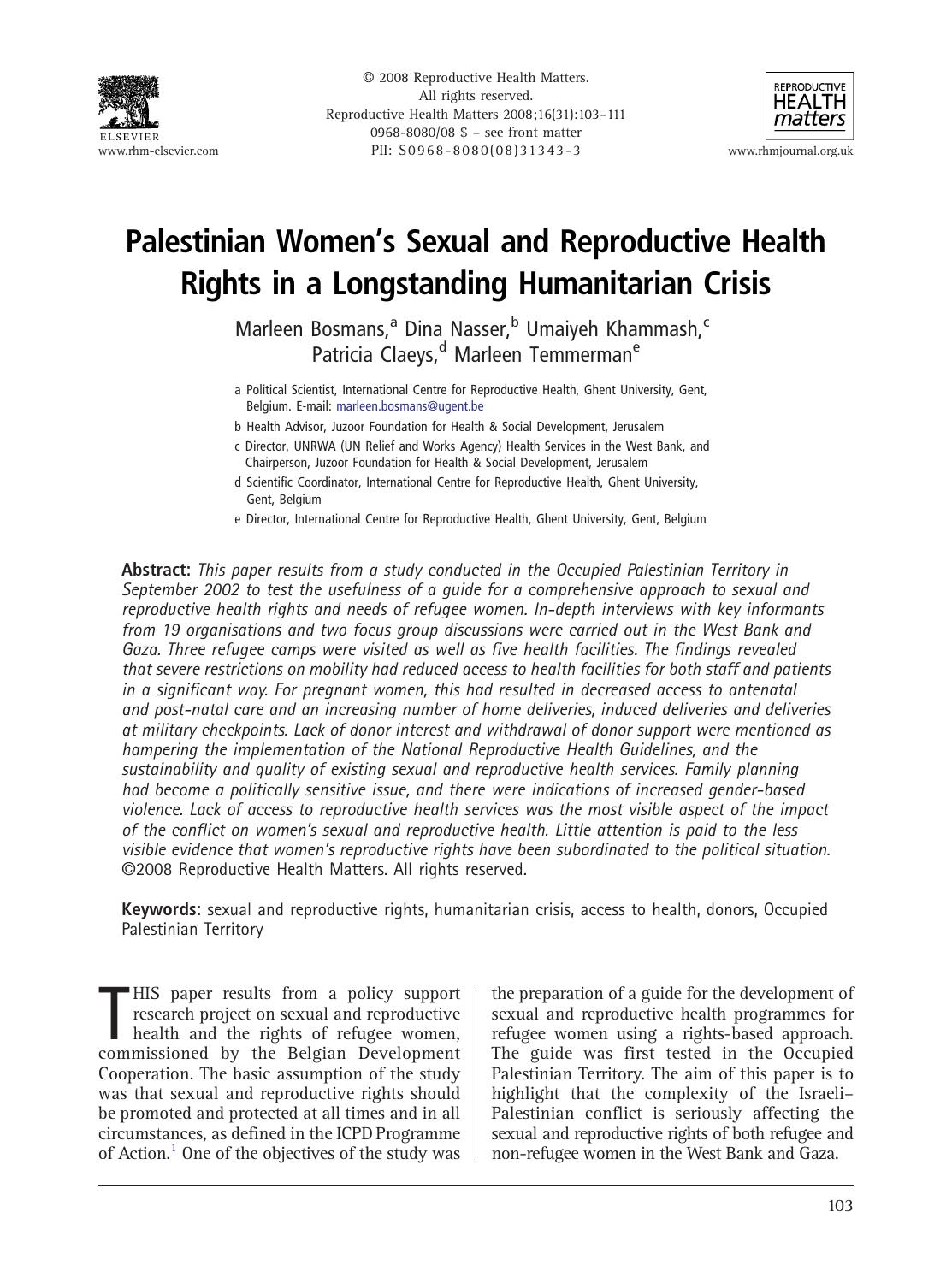# The Palestinian health system

Complex emergencies are always associated with crisis in governments, which is often translated into ever more deficient health systems and crum-bling health services.<sup>[2](#page-8-0)</sup> The decades-long history of fragmentation of the Palestinian Territory, combined with military occupation, has been a constant factor hampering the development of sound and coherent health policies and programmes. Insight into the history of the Israeli–Palestinian conflict is important for a better understanding of the status of sexual and reproductive rights of Palestinian women.

The roots of the conflict go back to 1947, when the United Nations agreed upon the division of the Palestinian Territory to the West of Jordan into a Jewish state and an Arab state. In 1948 Israel established itself as a state in Palestine, and the first Arab–Israeli war broke out. Long years of conflict were to follow. From 1948 until 1967 the West Bank was under the direct rule of Jordan, while the Gaza Strip fell under the jurisdiction of the Egyptian administration, with both administrations also taking control over the health systems in the respective areas. In 1950 a third health system was introduced, with the creation of the United Nations Relief and Work Agency for Palestine Refugees in the Near East (UNRWA). UNRWA holds a specific mandate to provide relief services, including for health, to Palestinian refugees. In June 1967, Israeli forces occupied the West Bank and Gaza and annexed East Jerusalem. Health in the Occupied Palestinian Territory became a responsibility of the Israeli Civil Administration, and more specifically of the Israeli Ministry of Defence. Israel did not invest in the development of a health system that could deal with the needs of a growing Palestinian population, nor in the promotion of Palestinian ownership in this respect. $3$ 

In December 1987, the first intifada, the Palestinian uprising against the Israeli occupation, started. It lasted for five years, until the signing of the so-called Oslo Peace Accords on 13 September 1993. The accords were conceived as a provisional measure and meant to be the first in a series of negotiations in a process leading towards a sustainable and lasting solution. As a result of the peace accords, an interim self-ruling body, the Palestinian Authority, was established in 1994. The Palestinian Authority was expected to act like a state but is far less than a state. $4$  It was

invested with only a limited range of responsibilities, including for health, without being granted full civil control over the territory, 59% of which remained solely under Israeli rule. From the moment of its establishment, the Palestinian Ministry of Health was faced with an ailing health system, which relied on an inexperienced and politicised administration and had to deal with three different categories of health care providers: 1) services run by the Ministry of Health for people with health insurance (60%); 2) services run by non-governmental organisations (31%); and 3) UNRWA services for registered Palestinian refugees (9%). Most public health doctors also had private practices, and for specialised and tertiary sector care the private sector is crucial.<sup>5</sup>

Since its establishment, the Ministry of Health has remained highly dependent on substantial support from a large number of external donors, who are driven by their own mandates and agendas rather than by a concern for establishing a sustained health system and policy dialogue. Their support is characterised by the strategies used in humanitarian interventions, i.e. short-term commitments and the pursuit of short-term outcomes, instead of a concern to develop a healthsustaining environment. Such an approach has also affected the development and implementation of reproductive health policy. The emphasis here is also on ''quick fixes'' (e.g. through a narrow focus on family planning services) rather than addressing the underlying determinants of high fertility, such as improving the quality of family planning services in weak and overburdened health care facilities.<sup>3</sup>

As key issues in the Israeli–Palestinian peace process remained unresolved, a second intifada broke out in September 2000. This second intifada is ongoing and is characterised by an increasingly harsh regime of severe mobility restrictions imposed by the Israeli occupying forces. Catherine Bertini, the Personal Humanitarian Envoy of the UN Secretary-General, has asserted that the situation in Palestine cannot be described as a traditional humanitarian crisis, "such as those caused by famines or droughts, but as a crisis of access and mobility'', which has also generated a steep decline in overall access to health services. In this respect, she referred to a 52% decrease in refugee women attending post-natal care services provided by UNRWA and reports that ambulances of the Palestinian Red Crescent Society and the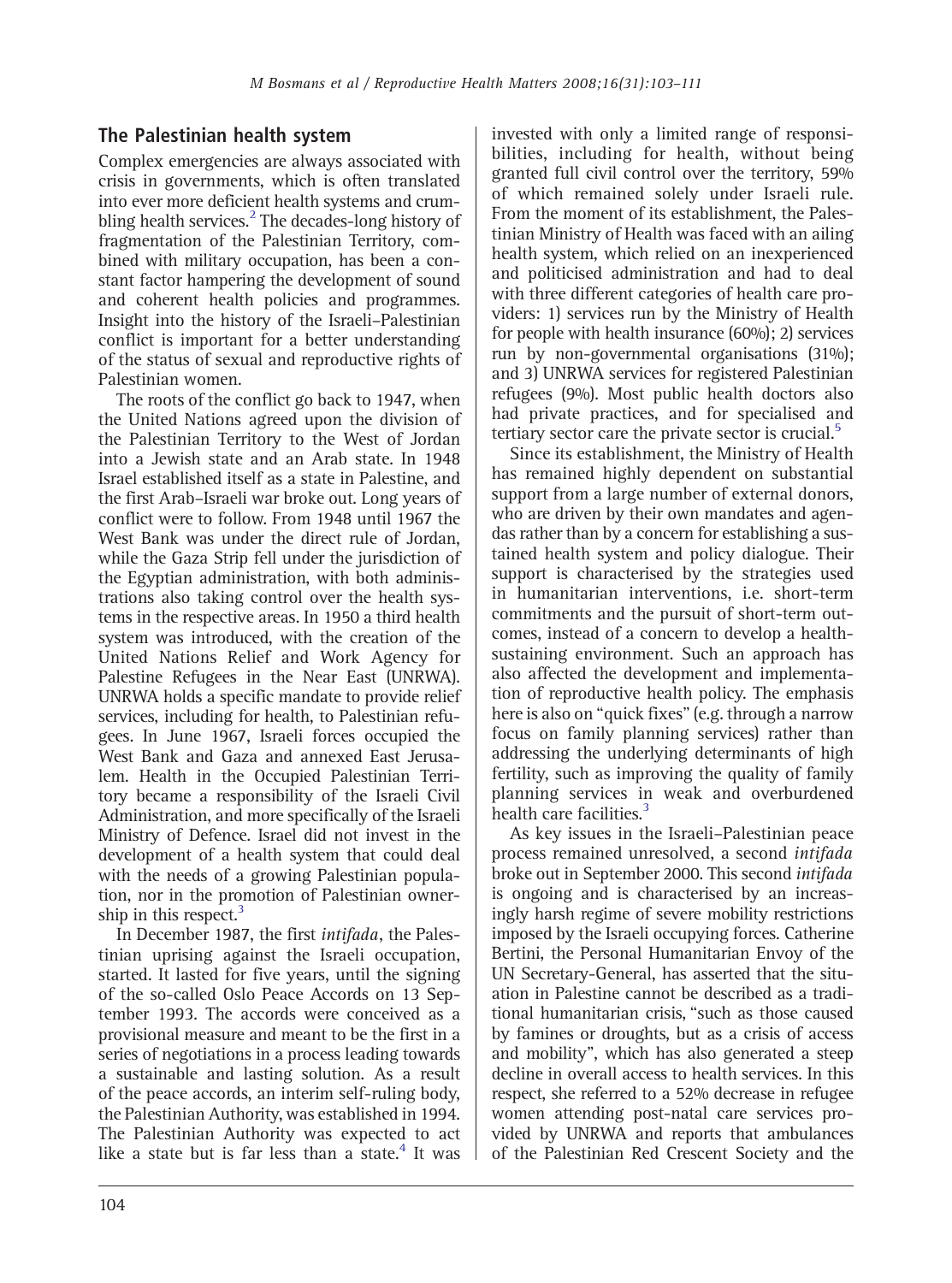Union of Palestinian Medical Relief Committees have been denied passage at military checkpoints or obliged to wait for several hours. Patients, including women in labour, have often been forced to leave the ambulance and walk to the other side. $6\overline{6}$  $6\overline{6}$ 

### Palestinian refugees in the Occupied Palestinian Territory

The situation of the Palestinian refugees in the West Bank and Gaza is very peculiar as they are refugees from what is now Israel living within the boundaries of the Palestinian Territory. The Palestinian Central Bureau for Statistics differentiates between registered refugees, non-registered refugees and non-refugees. Registered refugees are those holding a refugee registration card, issued by UNRWA. Non-registered refugees do not hold such a card. Non-refugee status applies to any Palestinian not falling into either of these categories[.7](#page-8-0) 39.8% of the Palestinians living in the Occupied Palestinian Territory are registered as refugees and 1.4% are non-registered refugees. In the West Bank, refugees are a minority (24.6% of the population registered and 1.9% non-registered). In Gaza, the majority of the population are refugees (64% of the population registered and 1.1% non-registered).<sup>8</sup>

Most refugees are dispersed throughout the towns and villages of the West Bank and Gaza together with non-refugees, often in the environ-ment of official refugee camps.<sup>[9](#page-8-0)</sup> Only 42.3% of refugees live in the camps. In the West Bank, 26.9% of the refugee population live in 19 official camps; in Gaza, 53.3% of refugees are living in eight official camps[.10](#page-8-0) The average size of households in refugee camps is  $7.73$  persons.<sup>[11](#page-8-0)</sup> The refugees are protected by international humanitarian conventions, not by Palestinian law, though in some cases and according to their areas of residence and the specific services they need, they can appeal to the Israeli and/or Palestinian authorities. Nonrefugees should also be protected by international humanitarian law, as they are living under military occupation. Occupying forces have an international duty to ensure and maintain health services for the civilian population.<sup>12</sup> The traditional distinction between refugees and nonrefugees is becoming increasingly blurred, however, as the socio-economic consequences of the conflict and the regime of closures and curfews are affecting more and more of the Palestinian population.<sup>5</sup>

# Study methodology

The field study was conducted in the West Bank and Gaza in September 2002, two years after the start of the second intifada. It was part of a broader research project aimed at the development of a guide for programme officers that contained a comprehensive and rights-based approach to the sexual and reproductive health of women displaced by war and armed conflict. Researchers for the field study used the guide as a basic framework for interviews and focus group discussions and analysis of the findings. Organisation of the field study and identification of the key informants were supported by the UNFPA country office and Juznoor, a Palestinian NGO.

The researchers did in-depth interviews with key informants from 19 organisations and two focus group discussions in the West Bank and Gaza. They also visited three refugee camps and six health facilities. The key informants were selected from three international humanitarian agencies, two international agencies involved in the development of sexual and reproductive health policies and their implementation, one international child protection agency, two Palestinian NGOs for sexual and reproductive health, five health centres (two UNRWA health centres, two NGOs and one public health centre), one Palestinian NGO providing mental health services, one referral hospital for maternal health, three Palestinian human rights organisations, one Palestinian women's rights organisation and the Palestinian health authorities. All key informants held high positions as director, acting director, programme coordinator or head of unit. In one health centre the interview was organised with the nurse and the midwife, who were the only people remaining from the former staff, which had been forcibly reduced as a result of the conflict. Because of security reasons and curfews, another four interviews had to be cancelled.

The researchers visited five health facilities as well as three refugee camps, two in the West Bank and one in Gaza. Because of the security situation, planned visits to another refugee camp in the West Bank and a health centre in Gaza had to be cancelled. For the same reason, only two focus group discussions could be carried out, one with a women's committee and one with staff at a local health centre in one of the refugee camps in the West Bank.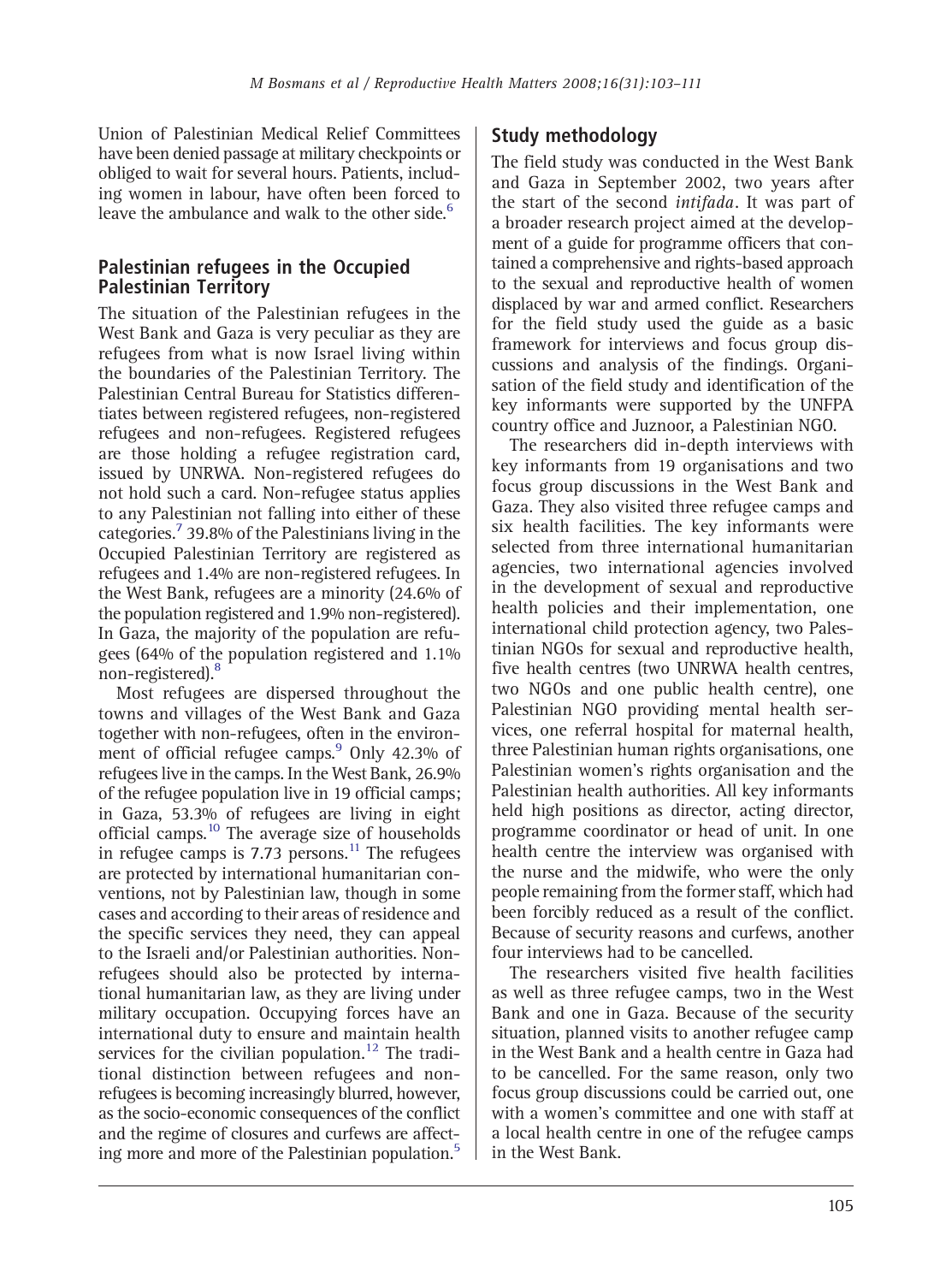The interviews and focus group discussions were conducted in English. Overall, the use of the English language constituted no problem as the overall majority of respondents were highly educated. Only twice translation into Arabic was necessary, and more particularly for the focus group discussion in the refugee camp. The translation was facilitated by a Palestinian nurse with expertise in reproductive health and rights.

No ethical approval was required as we did not interview patients and did not ask any personal questions. All respondents participated on a voluntary basis and were fully informed of the objectives of the study.

Preliminary results of the study were discussed at a debriefing meeting organised at the end of the visit and further supplemented by academic literature and UN documents on health policies in the Occupied Palestinian Territory and the rights-based approach to sexual and reproductive health. Although the focus of the study was on the sexual and reproductive health needs and rights of Palestinian refugee women, the situation of non-refugee women was also taken into account, as they too were affected.

# Results

#### Mobility restrictions affecting access to services Respondents from 13 of the 19 interviews and in one of the two focus group discussions specifically highlighted that since the start of the second intifada access to sexual and reproductive health services had become a huge problem for patients, health staff and humanitarian agencies, regardless of whether they were attending refugees, non-refugees or both. Since March 2002, UN and humanitarian organisations were no longer granted privileged status for obtaining permits to enter the areas under closure or curfew. Maintaining the supply of drugs, contraceptives and medical equipment had become time-consuming and complicated. One public health centre, where antenatal and postnatal services, as well as family planning and counselling services, were provided was no longer attended by a physician, as the repeated curfews and checkpoints had made it impossible for her to reach the centre. Services were provided by the local midwife and an assisting nurse who could only do some general follow-up of the mothers and their babies (measuring and weighing).

Respondents at a referral hospital in the West Bank reported that during periods of curfew the number of deliveries in the maternity unit decreased from an average of five to three per day. This decrease was considered to indicate an increase in the number of home deliveries. There had also been an increase in the number of caesarean sections due to pregnancy complications resulting from the reduced access of pregnant women to antenatal care. The hospital had observed a rising number of pre-term births as women more frequently asked for induction of labour for fear of being trapped by a curfew and unable to reach the hospital in time. For the same reason, women asked to be discharged immediately after delivery. Because of security problems, women failed to make use of postnatal care. Respondents from two Palestinian and two international organisations also mentioned that they were keeping records of deliveries, stillbirths and cases of women dying during delivery at the military checkpoints because they were denied passage to reach the hospital. One international organisation had reports of 33 deliveries and 19 stillbirths at military checkpoints in the two years since the start of the second *intifada*.<sup>[13](#page-8-0)</sup> Another had documented 36 cases of women who had given birth at checkpoints, including three that resulted in maternal deaths and four stillbirths.<sup>5</sup> The other two organisations were preparing a publication on deliveries at checkpoints, but their figures were not yet available.

In order to respond to the worsening situation, a variety of emergency measures had been developed. The health staff at the maternity unit in the referral hospital used to stay at the hospital throughout the periods of curfew in order to secure attendance for the women who were already there. One NGO had set up a hotline and a network of volunteers to assist home deliveries by phone or to identify a doctor or midwife quickly who could be called upon to attend women in labour at home. One humanitarian agency was forced to employ extra health staff, who were requested to change their residences to live near the health centres. In very remote areas where no qualified health staff were available, midwives and doctors were exceptionally providing home health services. Another international agency had started organising training sessions for midwives on home deliveries and providing them with clean delivery kits.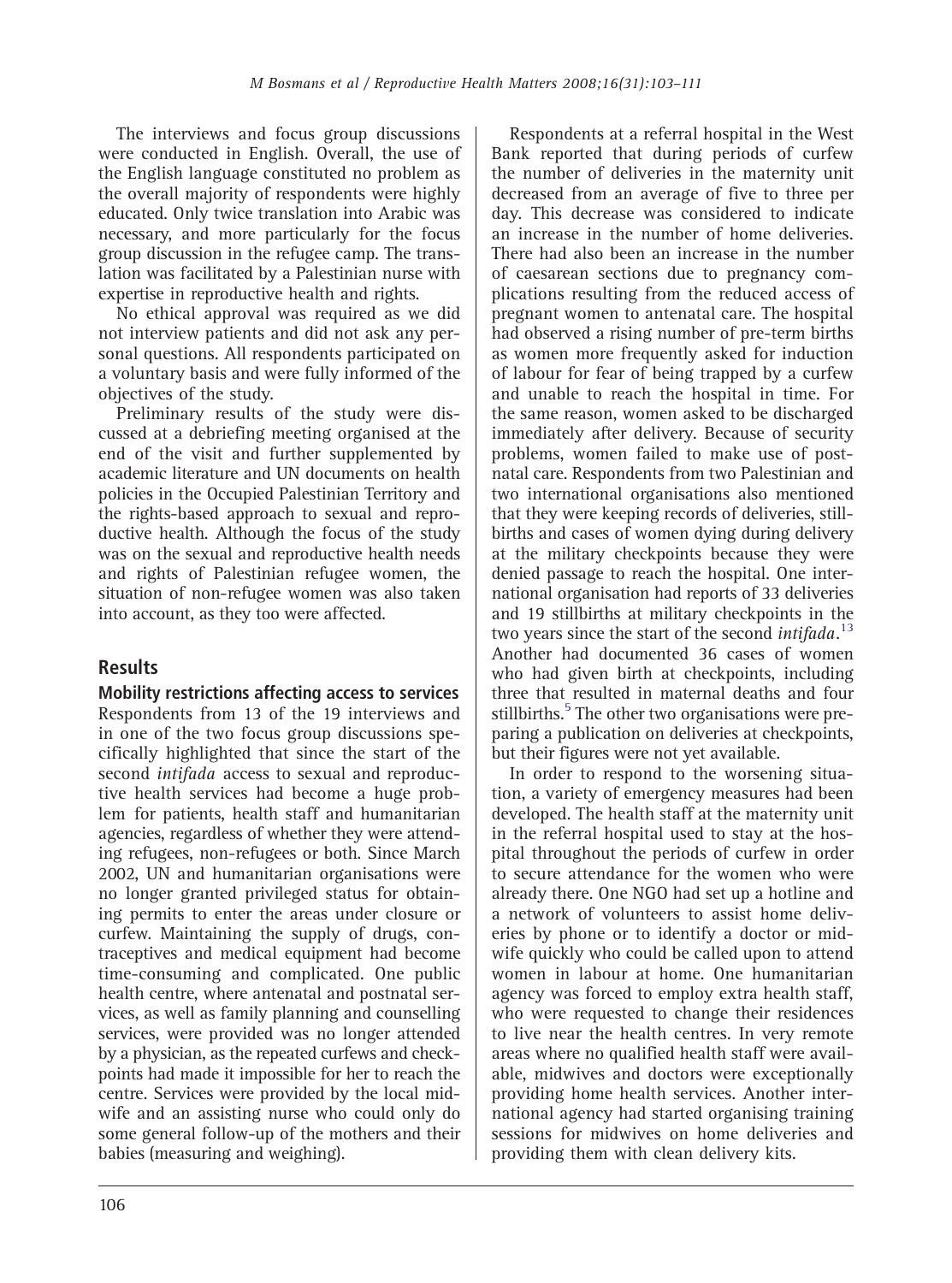Female employees of a Palestinian NGO pointed to the particularly stressful situation generated by the mobility restrictions on pregnant women who are entitled to access health services in Jerusalem but live and/or work in the West Bank outside Jerusalem. They and their families ran the constant risk of losing their Jerusalemite citizenship, particularly if a child was born outside of East Jerusalem. The child would also face serious obstacles to being registered as a Jerusalemite. Jerusalemites enjoy many more privileges than other West Bankers, and many have an Israeli health insurance that entitles them to access the better equipped Israeli hospitals and maternity units.

### Impact on sexual and reproductive health policies and programmes

Since the establishment of the Palestinian Ministry of Health, women's health has been a priority in Palestinian health policy. In 1995 the Women's Health and Development Directorate was created, which at the time mainly focused on family planning. The Ministry of Health developed the ''National Unified Reproductive Health Guidelines & Protocol'' with UNFPA support. The basic idea was to integrate comprehensive reproductive health services into all primary health care services. The implementation of the guidelines was seriously hampered by the geographical separation of the West Bank and Gaza, a situation which has been aggravated by the severe mobility restrictions. The Ministry of Health officials in Gaza and Ramallah and the Deputy Minister of Health in Nablus were often not even granted permission by the Israeli Defence Forces to travel and meet physically.

Respondents from two international agencies, a Palestinian NGO and the Palestinian health authorities highlighted that the provision of sexual and reproductive health services was highly dependent on external funding, but that reproductive health was no longer a donor priority within the context of the escalating political violence. Donor fatigue, lack of donor interest in sexual and reproductive health programmes and poor donor coordination were mentioned as main reasons for the lack of sustainability of family planning and other reproductive health programmes, such as the prevention and treatment of sexually transmitted infections.

Before the start of the second intifada, Palestinian refugee women had access to a broad array of sexual and reproductive health services, including information, education and sensitisation about family planning, sexually transmitted infections and HIV/AIDS. Respondents from international humanitarian agencies informed us that they had noticed ''a certain weariness'' among international donors since September 2000 and that many programmes had to be cut back. Sexual and reproductive health services for refugees were reduced to the strict minimum of mother and child health and family planning services. Policies on attendance at delivery that had aimed to replace the *dayats* (traditional birth attendants) by trained midwives had had to be reconsidered. There was no other option than to reintegrate the *dayats* for home deliveries and post-natal visits, even though some of them had not received any midwifery training. They said that the cuts in external funding had affected the quality of services, as health staff training sessions could no longer be organised or regular supervision and monitoring guaranteed.

Three Palestinian respondents, one from the Palestinian Authority, one from a referral hospital and one from an NGO providing sexual and reproductive health services, highlighted the need for more female staff qualified in reproductive health. They felt that the prevailing cultural norms, both among the Muslim and Christian population, whereby motherhood and fertility were highly valued, were reinforced by the harsh political situation and were a serious barrier for women to take up a professional career.

Five Palestinian respondents explicitly expressed their concern that the strong cultural taboos on sexuality, the many deaths caused by the political situation and the Palestinian Authority calling upon women to bear more children as their contribution to the intifada, had resulted in an increasing sensitivity surrounding sexual and reproductive health issues which also hampered the implementation of the Palestinian reproductive health policy. They explained the need for caution regarding the promotion of family planning programmes, which were easily perceived as population control programmes. ''It is a woman's duty to have children,'' the respondents at a women's health centre in one of the refugee camps said. The *dayat* working in the camp explained how difficult it was to promote family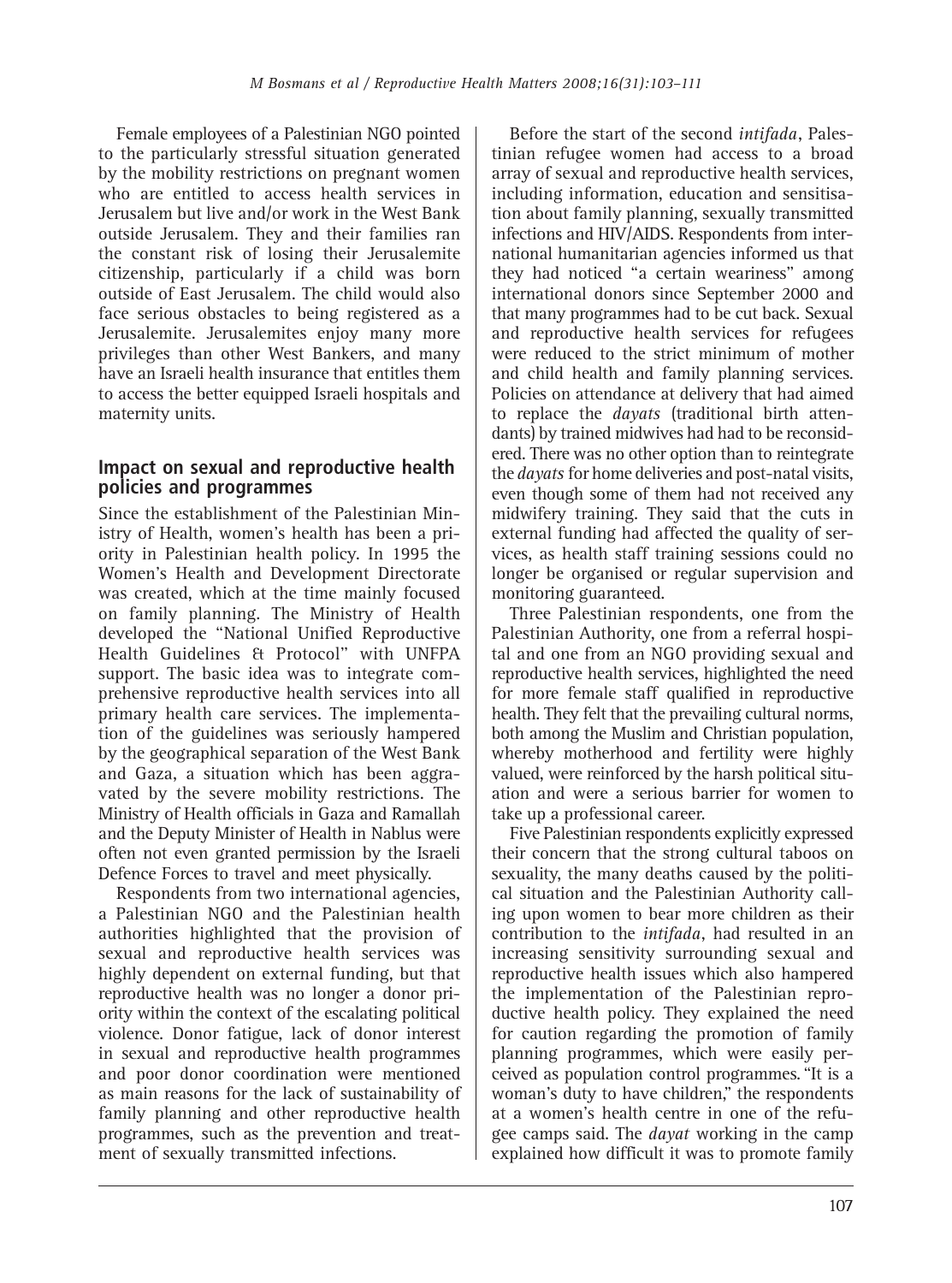planning during home visits, as the reactions of the family could at times be very aggressive. Because of the widespread resistance to family planning, modern contraceptives were promoted as a means for birth spacing, meant to protect a woman's health, and not as a means to reduce the number of children in a society where the total fertility rate is among the highest in the Arab region.

Seven respondents – including those from most of the international organisations and the Palestinian authorities – pointed to the urgent need for reliable, up-to-date data on health in general, and on sexual and reproductive health in particular, especially where sensitive issues such as sexually transmitted infections were concerned. They had observed a problem not only of lack of data collection but also of data analysis. The available data did not allow for analysis of whether the impact of the political situation on the sexual and reproductive health status of women was different for refugees and non-refugees.

# Gender-based violence thought to be increasing

Nine respondents - international as well as Palestinian – pointed out that violence against women was a very sensitive but neglected issue. They explained that there were serious indications, though not backed up by verifiable data, that violence against women was becoming an ever more serious problem. In some areas, violence against women was said to be reaching alarming proportions as more and more cases of women being killed by their husbands were reported. These murders used to be considered – or presented – as ''crimes of honour'' and were dealt with by tribal law courts. The maximum sentence was said to be no more than six months of imprisonment.

Violence against women was said to be widely accepted socially and culturally. The Palestinian legislative system dealt with it in an indirect way as ''harm against a person'' and ''rape and abuse'' but did not recognise marital rape. The National Reproductive Health Guidelines did not include a protocol for comprehensive aid to the victims, as the issue was considered to be too sensitive. Aid to victims was provided as part of medical treatment of any physical injuries. For legal and psychosocial support victims could be

referred to the Ministry of Welfare or to one of the few NGOs specialising in this field. Referral, however, was a personal decision of the health care provider and not a generalised policy.

Several respondents also warned that genderbased violence should be addressed with great caution. Those from Palestinian human rights organisations explained that there was a tendency to overemphasise political and civil rights in the fight against the Israeli occupation and to disregard social, economic and cultural rights. Gender-based violence was looked upon as a consequence of the political situation and not as a violation of women's social, cultural and civil rights. Women's reproductive rights were certainly not considered a priority. One respondent from a human rights organisation even insisted that denouncing violations of sexual and reproductive health needs and rights, such as women having to deliver their babies at military checkpoints, was not a priority at all. Another human rights organisation had abandoned its programmes on women's rights and violence against women because, they said, the political situation had become ''too complicated''. A third human rights organisation, as well as a women's rights organisation, had even had to suspend their programmes for police training on this subject.

# **Discussion**

Although the study was intended to focus on the sexual and reproductive health rights of refugee women, the respondents did not really distinguish between refugees and non-refugees. All were affected by the severely worsening humanitarian crisis since the start of the second intifada, particularly since the Israeli military occupation does not operate by the rules of international humanitarian law and refuses to accept responsibility for meeting Palestinian health and human rights needs.<sup>14</sup>

From September 2000 through April 2005, there was a ten-fold increase in the number of home deliveries and a five-fold decrease in the number of mothers receiving antenatal care.<sup>[15](#page-8-0)</sup> When Israel decided to build the Separation Fence (the Wall) in and around the West Bank, over 100,000 Palestinians in the West Bank who depended on health facilities in East Jerusalem were prohibited from entering East Jerusalem.<sup>16,17</sup> Reports and articles about the impact of the crisis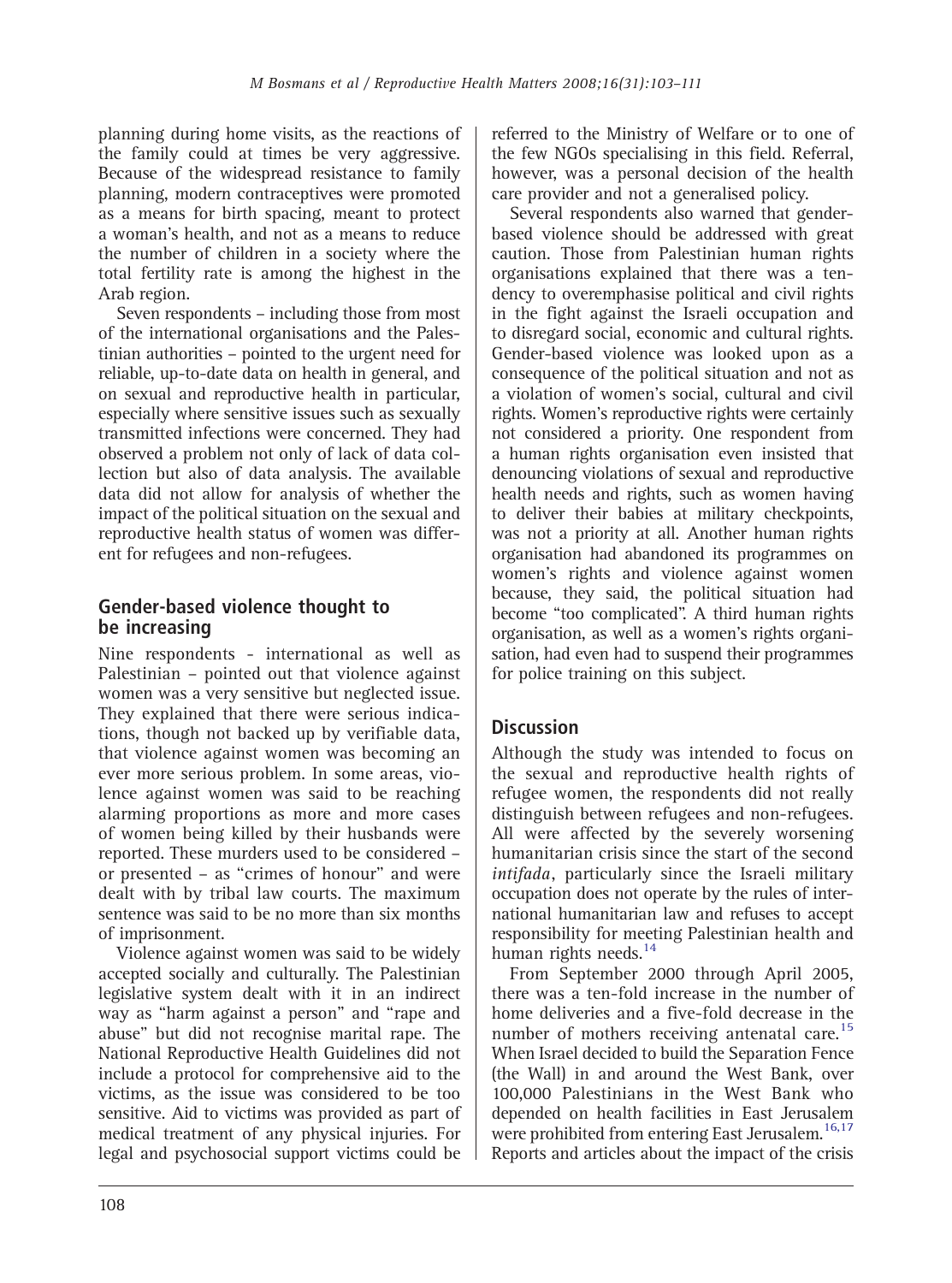on the Palestinian health system have tended to focus on the impact of restrictions on mobility on access to health facilities.<sup>18</sup> The impact of the Israeli–Palestinian conflict on the promotion and protection of women's sexual and reproductive health needs and rights, however, is hardly mentioned. Reduced accessibility of childbirth services as a result of ongoing closures and curfews and cases of women having to deliver at checkpoints are dealt with as a violation of the right to movement rather than a violation of women's right to a protected place of birth.<sup>[19](#page-8-0)</sup> Forcing pregnant women to deliver at checkpoints constitutes a threat not only to their health and rights but also that of their babies, as well as a form of gender-based violence.

However, these are only the most visible aspects of the impact of the conflict on women. Less visible is the impact in provoking a worsening in social, cultural, legal and political obstacles to the recognition of women's rights more broadly. Decades of military occupation have resulted in increased violence and discrimina-tion against Palestinian women.<sup>[20](#page-8-0)</sup> Issues such as family planning and gender-based violence have been subordinated to challenging the ongoing political violence in the area rather than understood as part and parcel of that violence. A woman's contribution to national development and survival is mainly understood in terms of her reproductive role, and persistent gender inequalities prevent her from using contraception. $21$ 

Whereas the total fertility rate of 4.6 in Palestine is among the highest in the Arab region (5.8 in Gaza and 4.1 in the West Bank), and the use of modern contraceptives is still low (37.3% in 2004), addressing basic sexual and reproductive health issues such as family planning has unavoidable political implications.<sup>[22](#page-8-0),[23](#page-9-0)</sup> One of the characteristics of the Israeli occupation of the West Bank, East Jerusalem and, until recently, Gaza is the containment of the Palestinian population within restricted areas and the systematic movement of Jewish settlers onto Palestinian land. As a result, population and population growth have become crucial instruments for both the occupying and the occupied parties, each of whom attempts to outnumber the other to gain control over the land. $24$  In such a context, promotion of reproductive rights becomes a highly political issue, as it constitutes a potential influence on demographic growth.

Our findings also raise questions about the failure of the international donor community to respond adequately to the sexual and reproductive health needs and rights of women in Palestine. Lack of donor interest and withdrawal of donor support were mentioned as main factors hampering the implementation of the National Reproductive Health Guidelines, as well as undermining the sustainability and quality of existing programmes. When the international community decided to withdraw its support to the Palestinian Authority after the electoral victory of Hamas in 2006, observers began to fear a complete collapse of the health system.<sup>25</sup> The international financial boycott has resulted in a further exacerbation of the quality of basic care services, staff shortages, lack of supplies and adequate supervision at maternity hospitals.<sup>[26](#page-9-0)</sup> The World Health Organization warned of a further paralysis of the Palestinian Ministry of Health, a growing ''lack of homogeneity of standards and protocols'' and ''inequities in access to health services'', including the likelihood of a drastic reduction in antenatal, postnatal and delivery services provided by the public health facilities.<sup>27</sup> This is particularly problematic in Gaza, where Hamas has taken full control over 1.4 million inhabitants, who are being forced to live without free access to the outside world. The population of Gaza is expected to double in the next 22 years. The area is characterised by extreme aid dependency, and the failure of the peace process and withdrawal of the donor community are posing major threats to health and human security.<sup>28</sup>

Donors and international organisations must go beyond the traditional humanitarian relief approaches that are intended as short-term, technical interventions. They need to fulfil their international commitments to protect and fulfil the rights of women in the Occupied Palestinian Territory to life and health. Sexual and reproductive health programmes should not only be developed from a medical and public health perspective, but also address the underlying social and cultural determinants, including gender-based violence. A failure of the international community to explicitly address the violations of women's sexual and reproductive health needs and rights, caused by the military occupation and a regime of severe restrictions on mobility, may contribute to the false perception that such violations are inevitable, and thus politically, socially and culturally acceptable.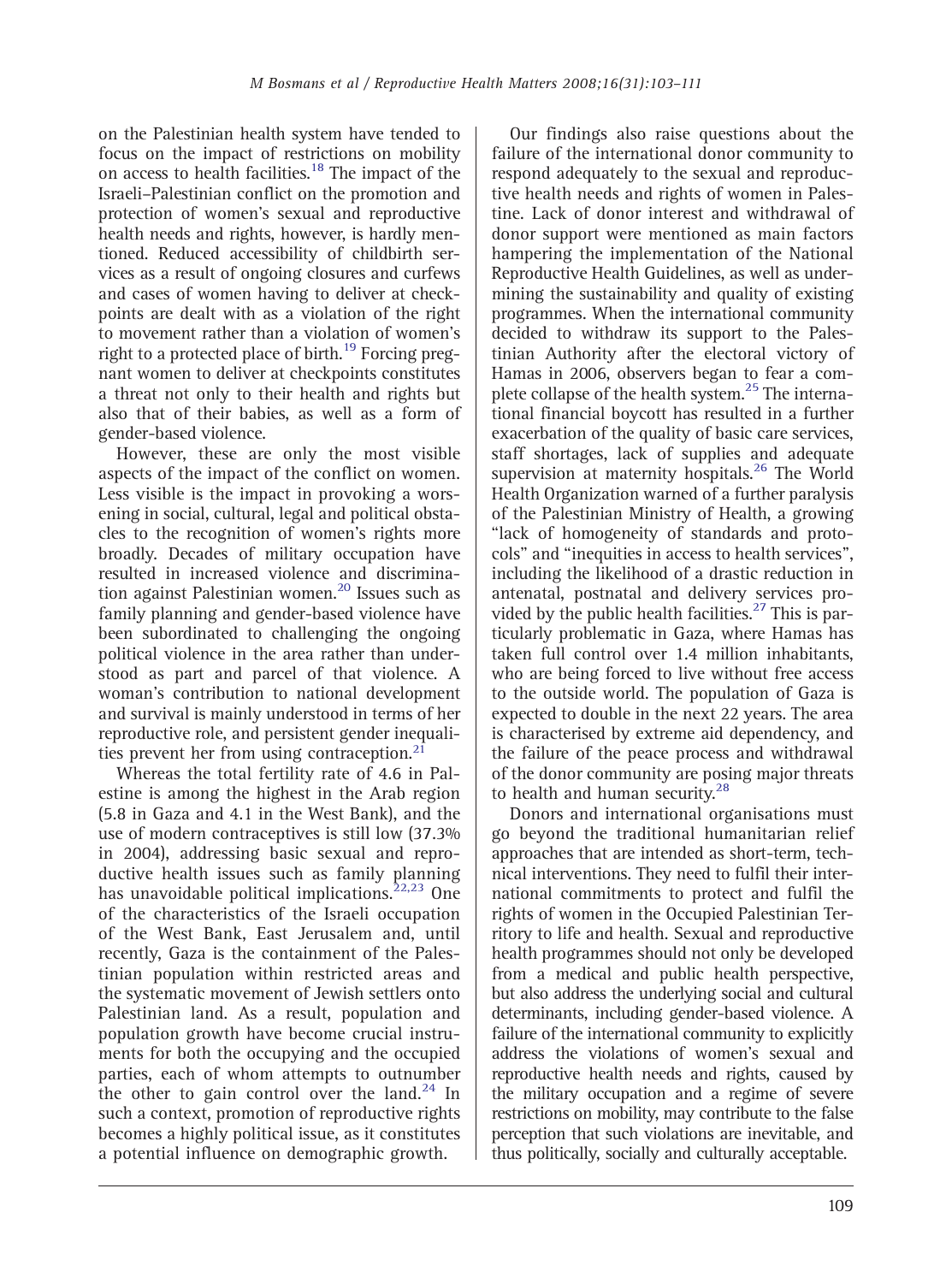#### <span id="page-8-0"></span>Acknowledgements

Special thanks to Jihan Anastas, who inspired and invited us to go to Palestine to do the field study. We also want to acknowledge the UNFPA Humanitarian Response Unit and the UNFPA Country Office in Jerusalem for their indis-

#### References

- 1. United Nations Population Fund. Programme of Action adopted at the International Conference on Population and Development, Article 7.2–7.3. Cairo, 5–13 September 1994.
- 2. Lautze S, Leaning J, Raven-RobertsA, et al.Assistance, protection and governance networks in complex emergencies. Lancet 2004;364:2134–41.
- 3. Giacaman R, Abdul-Rahim HF, Wick L. Health sector reform in the Occupied Palestinian Territory (OPT): targeting the forest or the trees? Health Policy and Planning 2003;18(1):59–67.
- 4. Sayigh Y. Inducing a failed state in Palestine. Survival 2007;49(3):  $7 - 40.$
- 5. Office for the Coordination of Humanitarian Affairs. Occupied Palestinian Territory. Preliminary Humanitarian Damage Assessment and Humanitarian Action Plan (May–December 2002). Jerusalem, June 2002.
- 6. United Nations Security Council. Personal Humanitarian Envoy of the Secretary-General – Mission Report 11–19 August 2002. At:  $\leq$ [www.reliefweb.int/rw/rwb.nsf/](http://www.reliefweb.int/rw/rwb.nsf/db900SID/OCHA-64BLGF?OpenDocument) [db900SID/OCHA-64BLGF?](http://www.reliefweb.int/rw/rwb.nsf/db900SID/OCHA-64BLGF?OpenDocument) [OpenDocument](http://www.reliefweb.int/rw/rwb.nsf/db900SID/OCHA-64BLGF?OpenDocument)>. Accessed 9 June 2006.
- 7. Palestinian Central Bureau of Statistics. Statistical Atlas of Palestine, 2004. Ramalla, 2004. p.25–26.
- 8. Palestinian Central Bureau of Statistics. Population and Housing Census. Palestinian Population by Refugee Status, Region and Sex. At: <www.pcbs. org/english/phc\_t7.htm>. Accessed 25 September 2002.
- 9. Birzeit University. The Occupied

Palestinian Territory. Country Population Assessment. Prepared for UNFPA/Programme of Assistance to Palestinian People. Birzeit, 2000. (draft)

- 10. UNRWA. Refugee Camp Profiles. At: <[www.un.org/unrwa/](http://www.un.org/unrwa/refugees/me.html) [refugees/me.html](http://www.un.org/unrwa/refugees/me.html)>. Accessed 23 October 2002.
- 11. Palestinian National Authority. Palestinian Central Bureau of Statistics. Household size and average household size by region and residence – 1995. At: b[www.pcbs.ps/Portals/\\_pcbs/](http://www.pcbs.ps/Portals/_pcbs/populati/table2.aspx) [populati/table2.aspx](http://www.pcbs.ps/Portals/_pcbs/populati/table2.aspx)>. Accessed 15 February 2008.
- 12. Geneva Convention (IV) Relative to the protection of Civilian Persons in Time of War of August 12, 1949. Article 55–56.
- 13. UNFPA. Improving Availability and Access to Reproductive Health Services, Information and Counseling with Emphasis on Emergency Obstetric Care. Project Proposal, 2002.
- 14. Stefanini A, Ziv H. Occupied Palestinian Territory: linking health to human rights. Health and Human Rights 2004;85(1): 161–76.
- 15. United Nations Economic and Social Council. Commission on Human Rights: Integration of the human righs of women and the gender perspective. Written statement submitted by the Palestinian Centre for Human Rights, a non-governmental organization in special consultative status. E/CB.4/ 2006/NGO/128, 62nd Session. 2 March 2006.
- 16. United Nations Economic and Social Council. Report of the Special Rapporteur of the

pensable and enthusiastic support for this study, as well as the members of Juzoor for their warm-hearted commitment. We also thank all the respondents for their openness, hospitality and willingness to grant us some of their precious time.

> Commission on Human Rights on the situation of human rights in the Palestinian Territory occupied by Israel since 1967. A/59/256, 59th Session, 2004.

- 17. United Nations Economic and Social Council. Commission on Human Rights: Question of the Violation of Human Rights in the Occupied Arab Territory, Including Palestine. Report of the Special Rapporteur of the Commission on Human Rights, John Dugard, on the situation of human rights in the Palestinian Territory occupied by Israel since 1997. E/CN.4/2005/29, 61st Session. 7 December 2005.
- 18. Summerfield D. Palestine: the assault on health and other war crimes. BMJ 2004;329:924.
- 19. Giacaman R, Abu-Rmeileh NVE, Wick L. The limitations on choice: Palestinian women's childbirth's location, dissatisfaction with the place of birth determinants. European Journal of Public Health 2007;17(1):86–91.
- 20. Amnesty International. Israel and the Occupied Territories. Conflict, occupation and patriarchy. Women carry the burden. At: <[www.amnesty.org/](http://www.amnesty.org/en/library/info/MDE15/016/2005) [en/library/info/MDE15/016/](http://www.amnesty.org/en/library/info/MDE15/016/2005) [2005](http://www.amnesty.org/en/library/info/MDE15/016/2005)>. Accessed 6 April 2005.
- 21. Donati S, Hamam R, Medda E. Family planning KAP survey in Gaza. Social Science and Medicine 2000;50:842–49.
- 22. Palestinian National Authority. Palestinian Central Bureau of Statistics. Age-Specific Fertility Rates and Total Fertility Rates During Year Preceding Survey, by Region, 2004 (Direct Method). At: <[www.pcbs.gov.](http://www.pcbs.gov.ps/Portals/_pcbs/health/dhs04Table4.aspx) [ps/Portals/\\_pcbs/health/](http://www.pcbs.gov.ps/Portals/_pcbs/health/dhs04Table4.aspx)